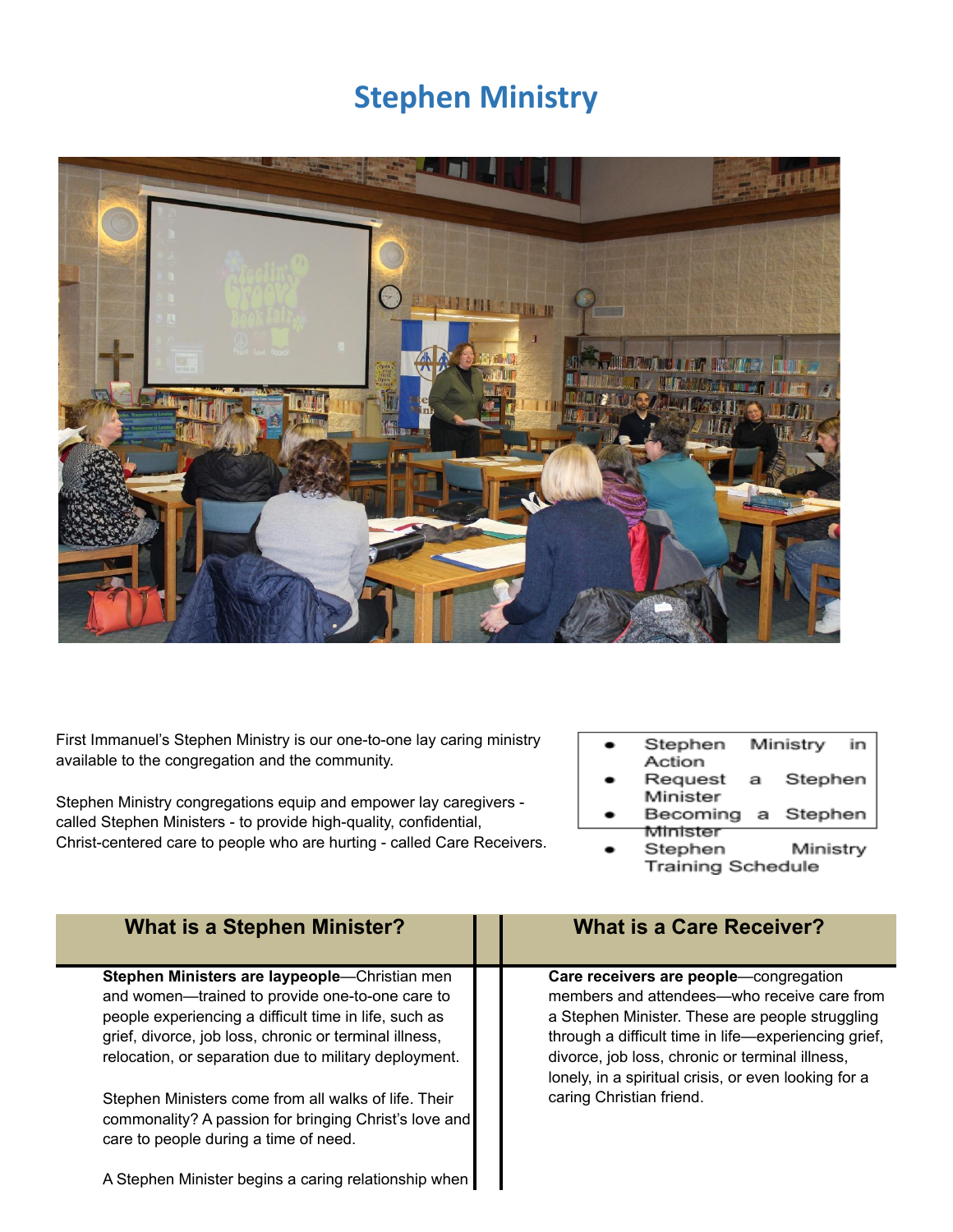he or she is matched with a person experiencing a life crisis. The Stephen Minister then meets with that person on a weekly basis to listen, care, encourage, and provide emotional and spiritual support. The caring relationship lasts as long as the person is in need of care.

#### **A Stephen Minister is . . .**

- a child of God who walks beside a hurting person;
- a caring Christian friend who really listens;
- a lay person who has received 50 hours of training in how to provide distinctively Christian care.

#### **A Stephen Minister is NOT . . .**

- a counselor or therapist;
- a problem-solver;
- a casual visitor.

Some important guidelines for this caring relationship protect both the care receiver and the Stephen Minister:

- The relationship between a Care Receiver and a Stephen Minister is confidential.
- Men are matched with men; women with women.
- When a care receiver's needs exceed what a Stephen Minister can provide, the Stephen Ministry team makes a referral to an appropriate mental health professional or other community resource.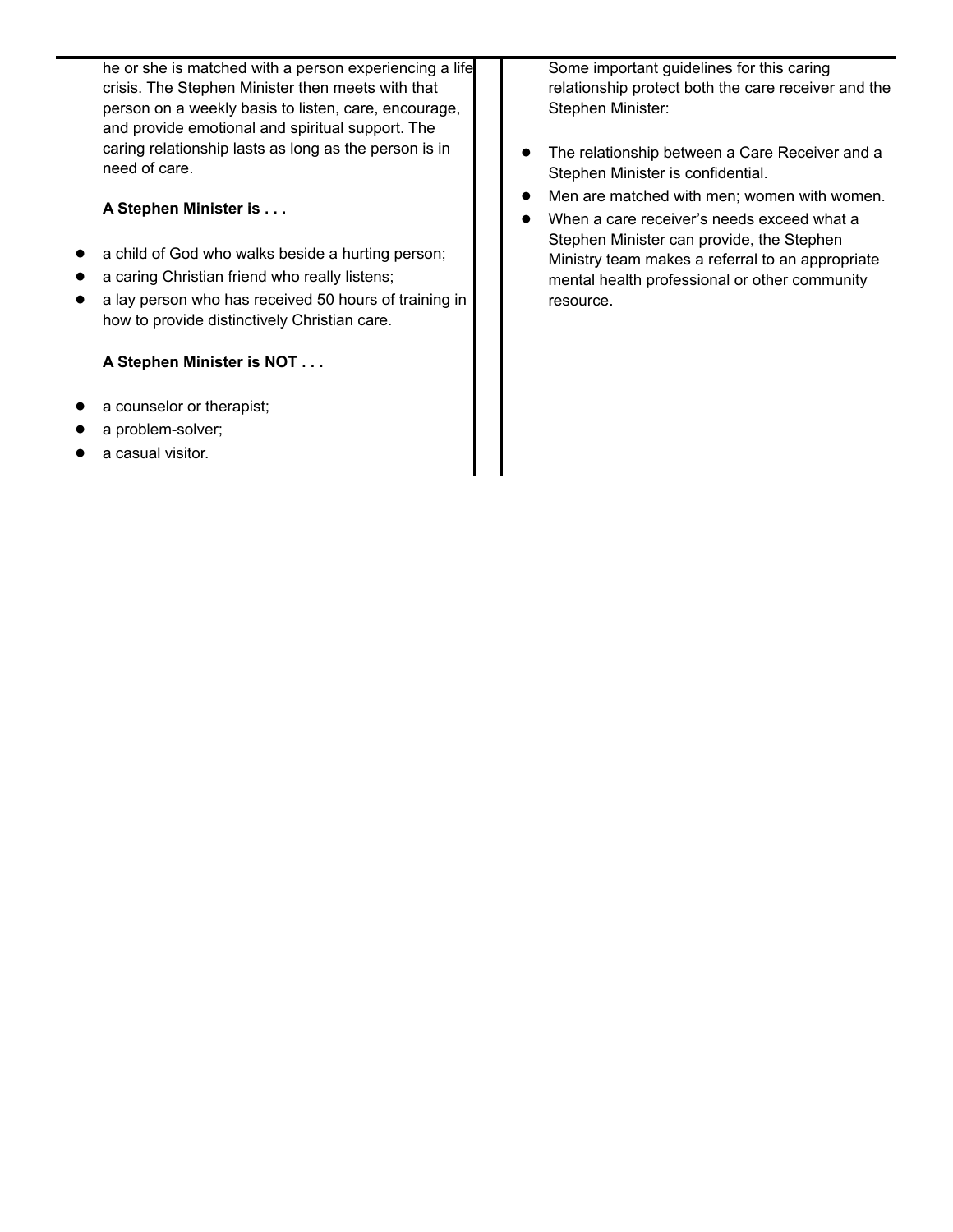#### Stephen Ministry in Action

(This page would have the five videos from the Stephen Ministry Site along with the Pastor Video used in the church service))

https://www.stephenministries.org/stephenministry/default.cfm/1597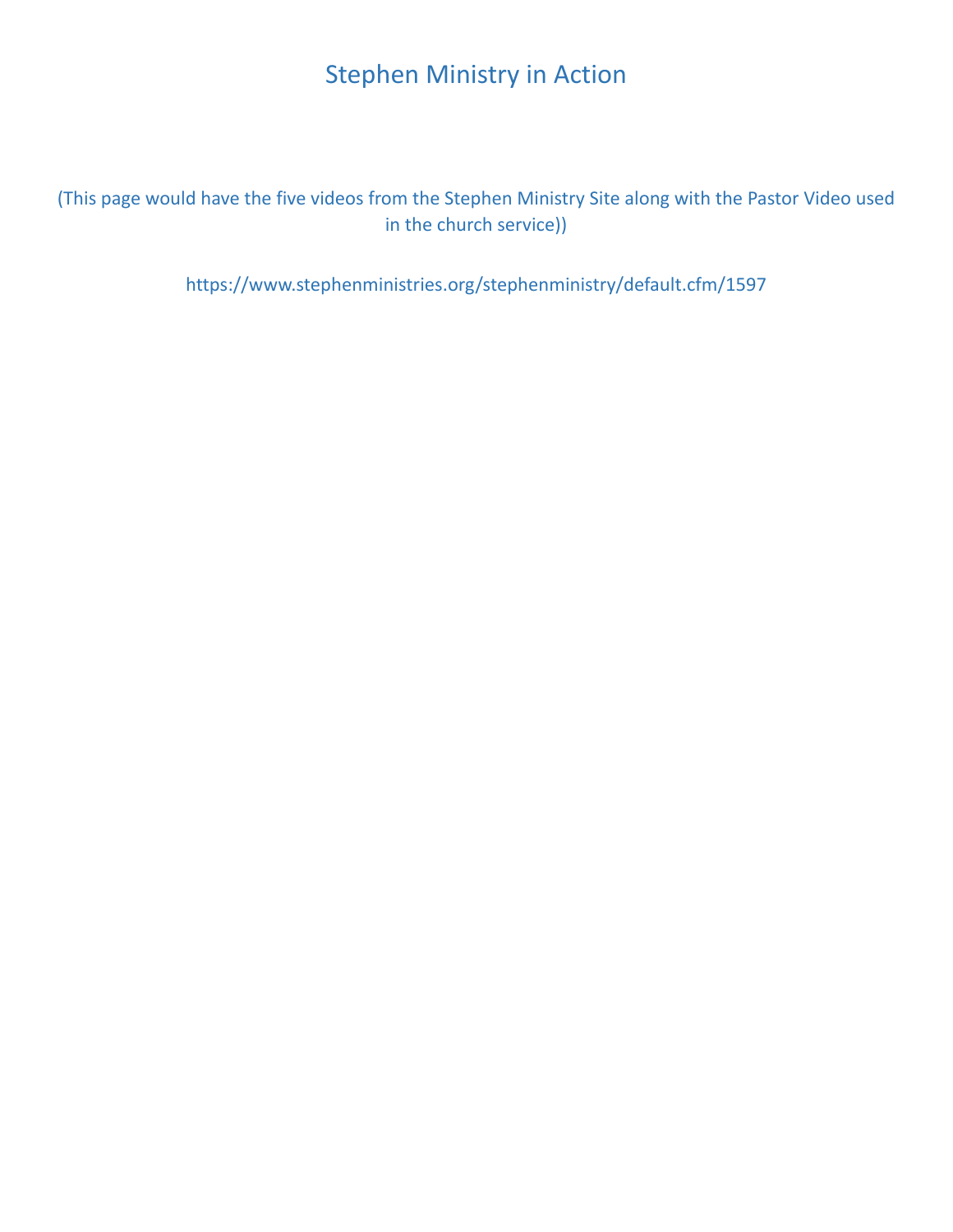### Requesting a Stephen Minister

Please provide us your information below, and someone will contact you as soon as possible. All inquiries will be held in the strictest confidence

| NAME:  |  |  |
|--------|--|--|
| Phone: |  |  |

E-Mail: \_\_\_\_\_\_\_\_\_\_\_\_\_\_\_\_\_\_\_\_\_\_\_\_\_\_\_\_\_\_\_\_\_\_\_\_\_\_\_\_\_

Best Time To Reach You: \_\_\_\_\_\_\_\_\_\_\_\_\_\_\_\_\_\_\_\_\_\_\_\_\_\_\_

Comments:



Send

Reset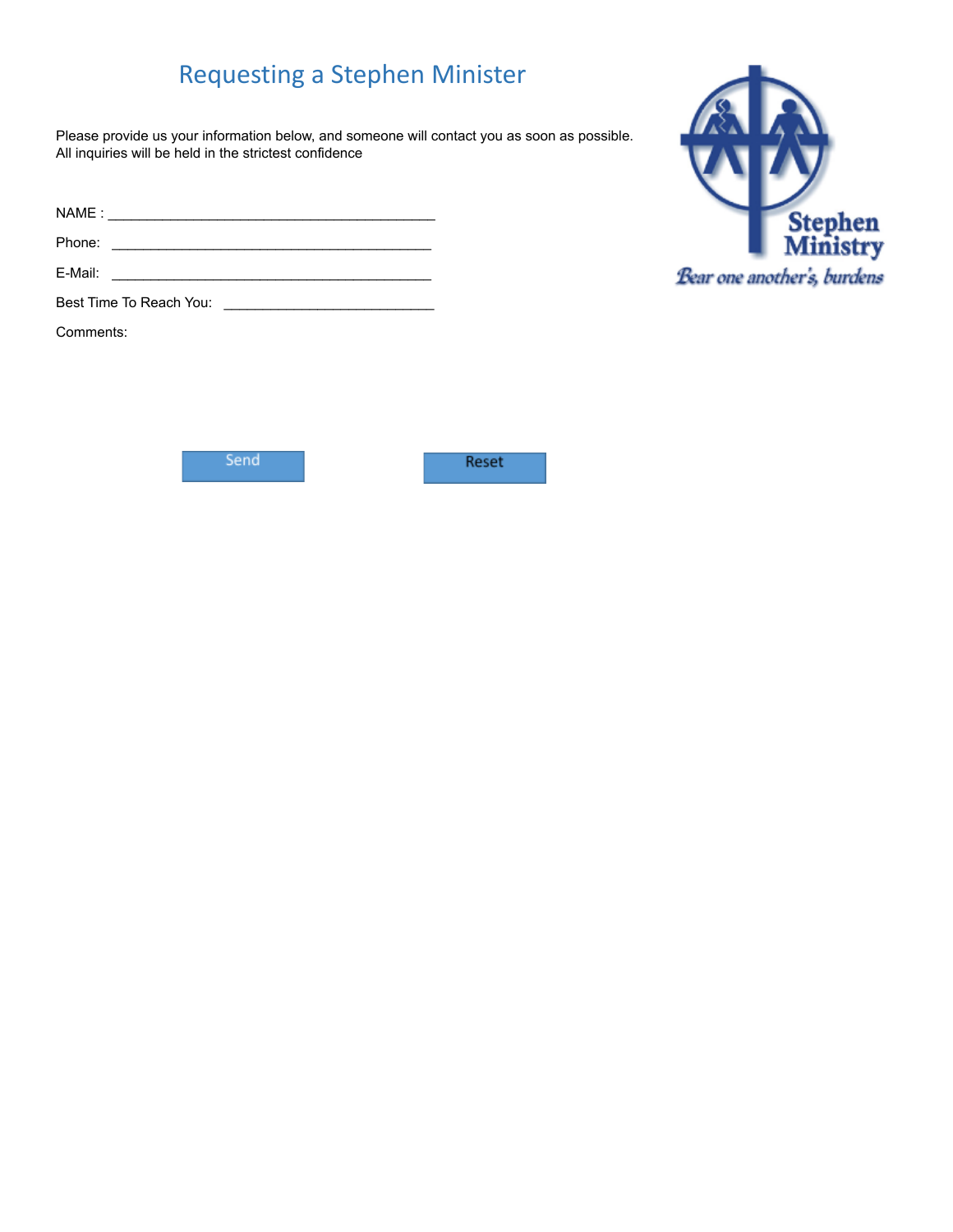[Becoming a Stephen Minister](https://issuu.com/stephenministries/docs/stephen_minister_stories_booklet_b94f3851594508/16)

## STEPHEN MINISTER TRAINING **Stories of Transformation and Growth**

Stephen Ministers share about the personal and spiritual growth they gained through their Stephen Minister training.



#### Stories about What Stephen Ministers Do

A Stephen Minister begins a caring relationship when he or she is matched with a person experiencing a life crisis. The Stephen Minister then meets with that person on a weekly basis to listen, care, encourage, and provide emotional and spiritual support. The caring relationship lasts as long as the person is in need of care.

- "Real Men, Real Ministry, Real [Difference"](https://www.stephenministries.org/ssdownload/pdf_counters/RealMenRealMinistryRealDifference.cfm)—A man shares his story of discipleship, ministry, and unexpected transformation through becoming a Stephen Minister and witnessing God at work in his caring relationships.
- "Earth Angels: Stephen Ministers Offer [Emotional](https://www.stephenministries.org/ssdownload/pdf_counters/NaplesNewsArticle.cfm) and Spiritual Support in Times of [Trouble"—](https://www.stephenministries.org/ssdownload/pdf_counters/NaplesNewsArticle.cfm)A newspaper article that tells how Stephen Ministry benefits both the care receiver and the Stephen Minister.
- "Well Done, Good and Faithful [Servant"](https://www.stephenministries.org/ssdownload/pdf_counters/WellDoneGoodAndFaithfulServant.cfm)—A moving story by a Stephen Minister about his first caring relationship.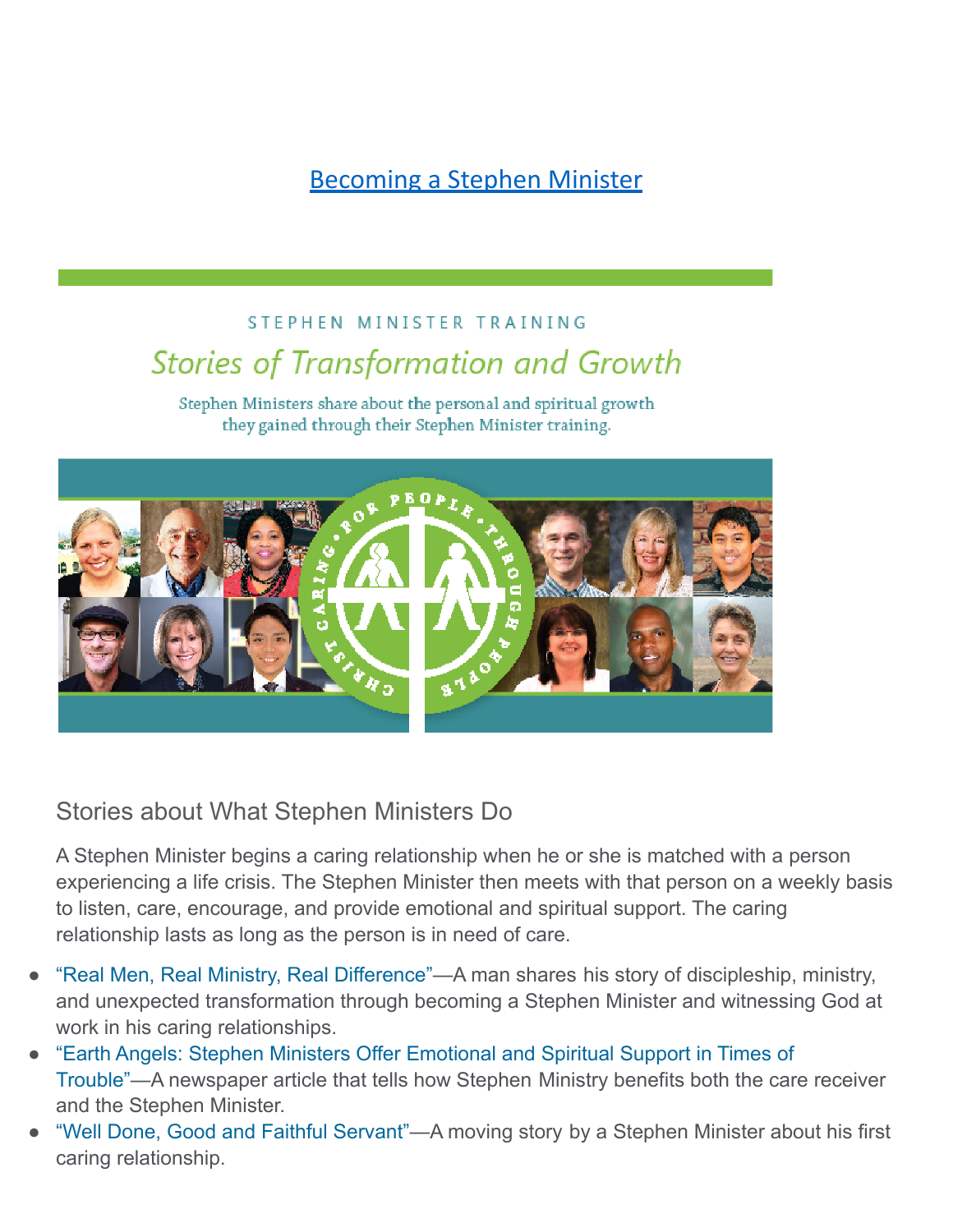- "Stephen Ministry Matches Super Bowl [Experience"—](https://www.stephenministries.org/ssdownload/pdf_counters/SuperBowl.cfm)A former NFL coach finds a new calling: as a Stephen Minister.
- "Stephen [Ministers:](https://www.stephenministries.org/ssdownload/pdf_counters/AfterPeople.cfm) The After People"—A concise, poignant description of what a Stephen Minister is.
- "The [Blessings](https://www.stephenministries.org/ssdownload/pdf_counters/BlessingsOfServingAsSMer.cfm) of Serving as a Stephen Minister"—For more than 600,000 Christian men and women, being a Stephen Minister has blessed them in ways they could not anticipate. Read what Stephen Ministers have to say about serving in this ministry.

#### **Might God Be Calling You?**

If you sense that God might be calling you to serve as a Stephen Minister, or you would like to inquiry more about having a Stephen Minister for yourself or a family member, contact Pastor Reichmann at 377-6610 for further information.

(Would add the video of the two Stephen Ministers that will be made in July)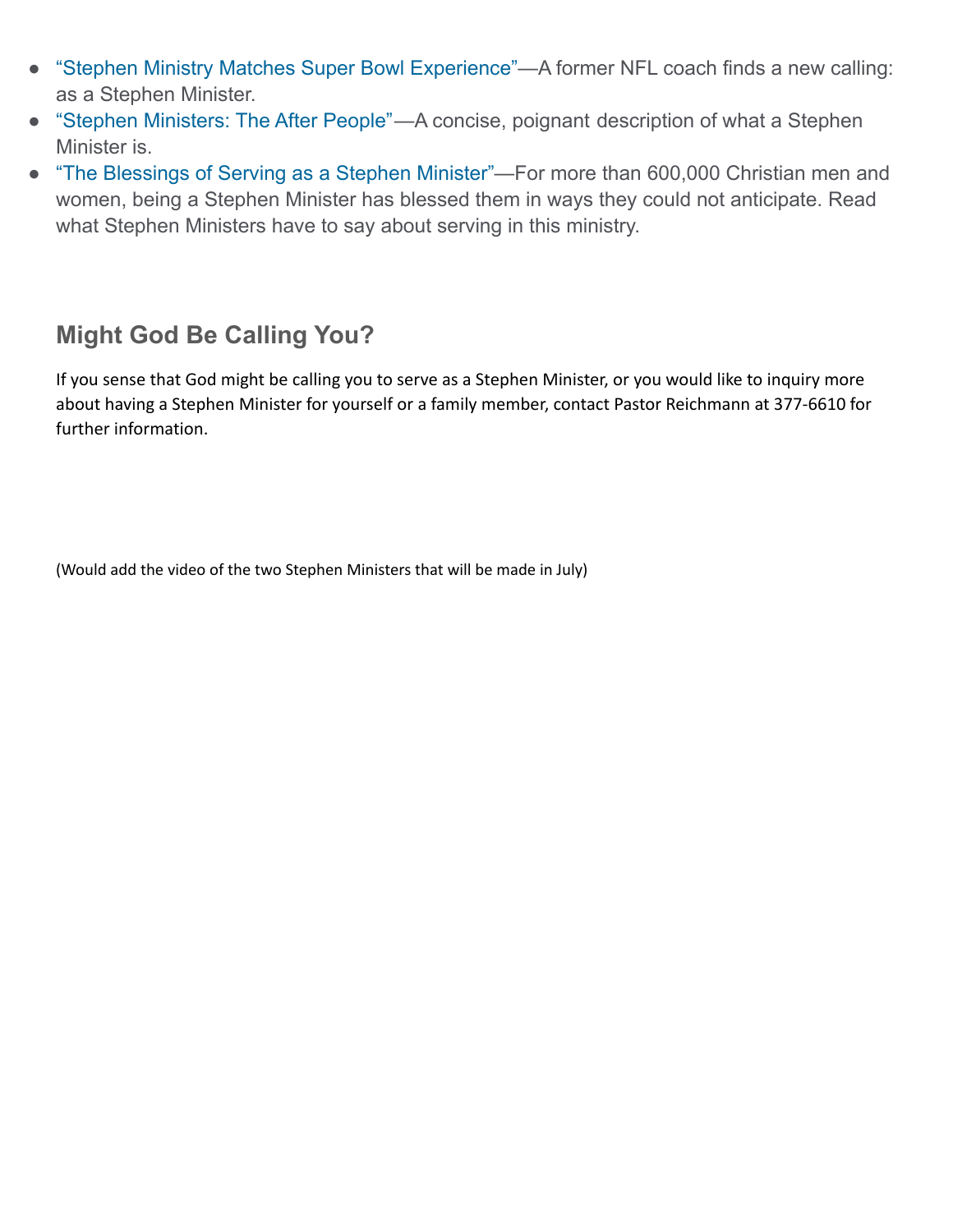# Training Schedule

| ession | <b>Module</b> | <b>Module Name</b>                                                                                  | <b>Reading Assignment Due</b>                                                                                                                            |
|--------|---------------|-----------------------------------------------------------------------------------------------------|----------------------------------------------------------------------------------------------------------------------------------------------------------|
|        | $T-1$         | The Person of the Caregiver                                                                         |                                                                                                                                                          |
|        | $T-2$         | Feelings: Yours, Mine, and Ours                                                                     | Feelings: Yours, Mine, and Ours Preclass                                                                                                                 |
|        |               |                                                                                                     | Reading, SMTM                                                                                                                                            |
|        |               |                                                                                                     | Preface through chapter 7 in Christian                                                                                                                   |
|        |               |                                                                                                     | Caregiving $-a$ Way of Life                                                                                                                              |
|        | $T-3$         | The Art of Listening                                                                                | The Art of Listening Preclass Reading,<br><b>SMTM</b>                                                                                                    |
|        |               |                                                                                                     | Chapters 8 - 13 in Christian Caregiving -<br>a Way of Life                                                                                               |
|        | $T-4$         | Distinctively Christian Caring -<br>Part 1                                                          | Chapters 14 - 20 in Christian Caregiving<br>- a Way of Life (Bring your copy of the<br>book)                                                             |
|        | $T-4$         | Distinctively Christian Caring -<br>Part 2                                                          | <b>Distinctively Christian Caring Preclass</b><br>Reading, SMTM                                                                                          |
|        |               |                                                                                                     | Introduction through chapter 3 in<br>Speaking Truth in Love                                                                                              |
|        |               |                                                                                                     | Bring Christian Caregiving $-a$ Way of Life                                                                                                              |
|        | $T-5$         | Process versus Results in<br>Caregiving                                                             | Process versus Results in Caregiving<br>Preclass Reading, SMTM                                                                                           |
|        |               |                                                                                                     | Review chapters 2 and 18 in Christian                                                                                                                    |
|        |               |                                                                                                     | Caregiving $-a$ Way of Life                                                                                                                              |
|        |               |                                                                                                     | Chapters $4 - 7$ in Speaking Truth in Love                                                                                                               |
|        | $T-6$         | <b>Assertiveness: Relating Gently</b><br>and Firmly - Part 1                                        | Chapters 8 - 12 in Speaking Truth in Love<br>(Bring your copy of the book)                                                                               |
|        | $T-6$         | <b>Assertiveness: Relating Gently</b><br>and Firmly - Part 2                                        | Chapters 13 - 18 in Speaking Truth in<br>Love (Bring your copy of the book)                                                                              |
|        | $T-7, T-8$    | Maintaining Boundaries in<br>Caregiving<br>Crisis Theory and Practice:<br>Danger versus Opportunity | Maintaining Boundaries in Caregiving<br>Preclass Reading, SMTM<br>Crisis Theory and Practice: Danger versus<br><b>Opportunity Preclass Reading, SMTM</b> |
| 0      | $T-9$         | Confidentiality                                                                                     | Confidentiality Preclass Reading, SMTM                                                                                                                   |